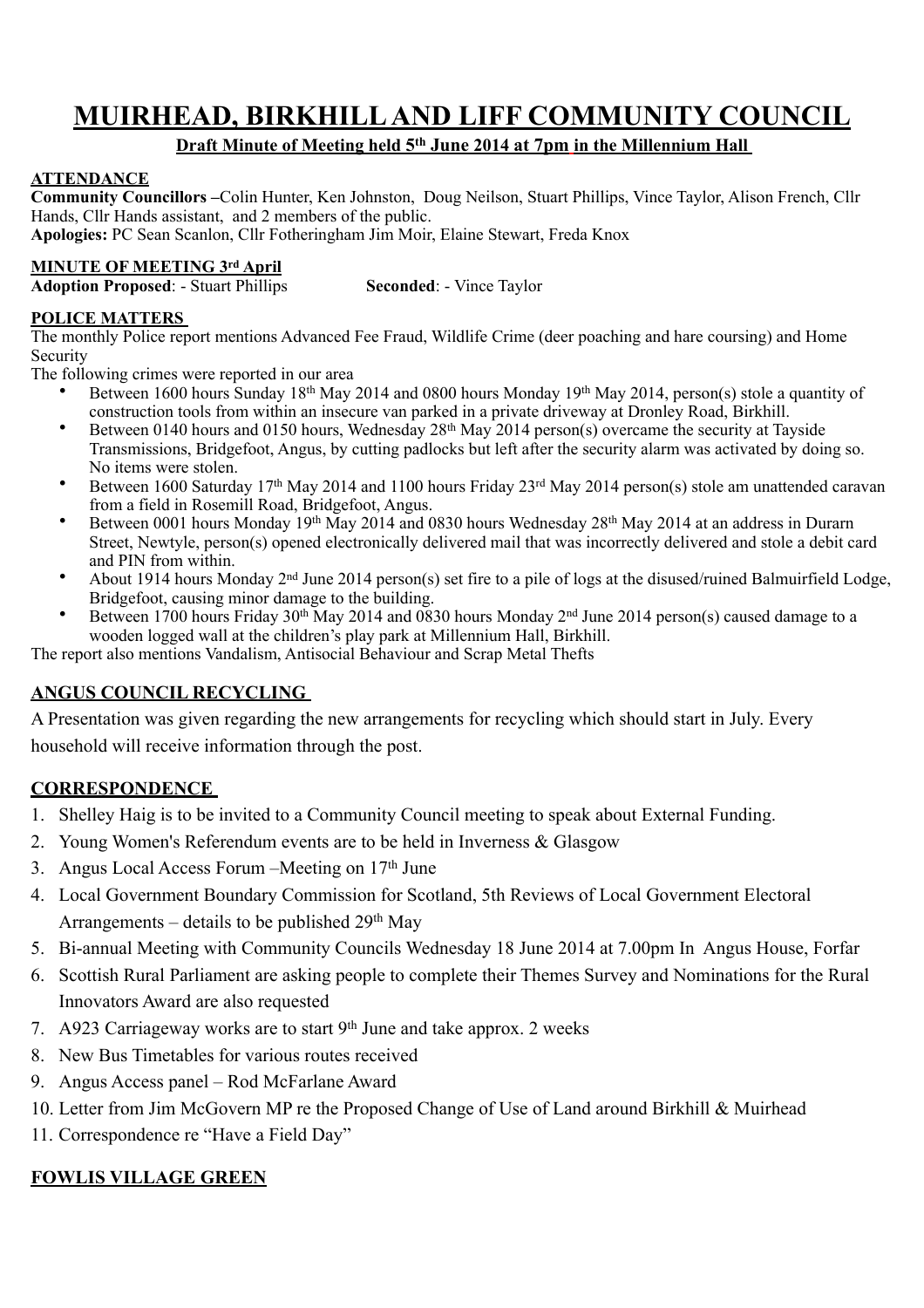On Site Meeting took place and those involved are very disappointed with Angus Council's decision not to maintain the green however they are to inform residents and then decide next step

# **TAYplan**

Drop in Events to be held  $7<sup>th</sup>$  and  $29<sup>th</sup>$  June in the Marryat Hall Dundee

## **SUPERFAST BROADBAND**

Leaflet has been produced

### **TRANSPORT**

The Transport Group will meet on 26/8/2014

#### **BUSES**

A meeting will take place on Monday 9<sup>th</sup> June re buses for After School Activities

## **PARK**

Drainage works reseeding is still requiring Weeds to be killed off

## **ROADS**

Grass Verge outside Millennium Hall/Bowling Club still to be completed A923 Pavement works are complete, the A923 Carriageway works are to start 9<sup>th</sup> June and take approx. 2 weeks

## **FINANCE**

Insurance at a cost of £94-87 has been renewed

#### **WEB SITE**

This is now up and running having been updated

## **PLANNING**

Two applications this month

- 1. **Ref 14/00412/FULL** Proposed single story garden room extension at 3 Accordion Way, Birkhill, Dundee DD25RX Mr S Smith.
- 2. **Ref 14/00416/FULL** Construct Storey/Hall gable end extension and detached replacement garage. Demolish existing conservatory and garage and remove existing chimney stack at 14 Rosemount Crescent, Birkhill, Dundee DD2 5PW Mr R Czerek

## **A O C B**

The question "Is the circulation of information useful was asked – It was decided to continue with this

#### **NEXT MEETING THURSDAY 3rd JULY 2014 in the MILLENNIUM HALL BIRKHILL at 7-00 PM**